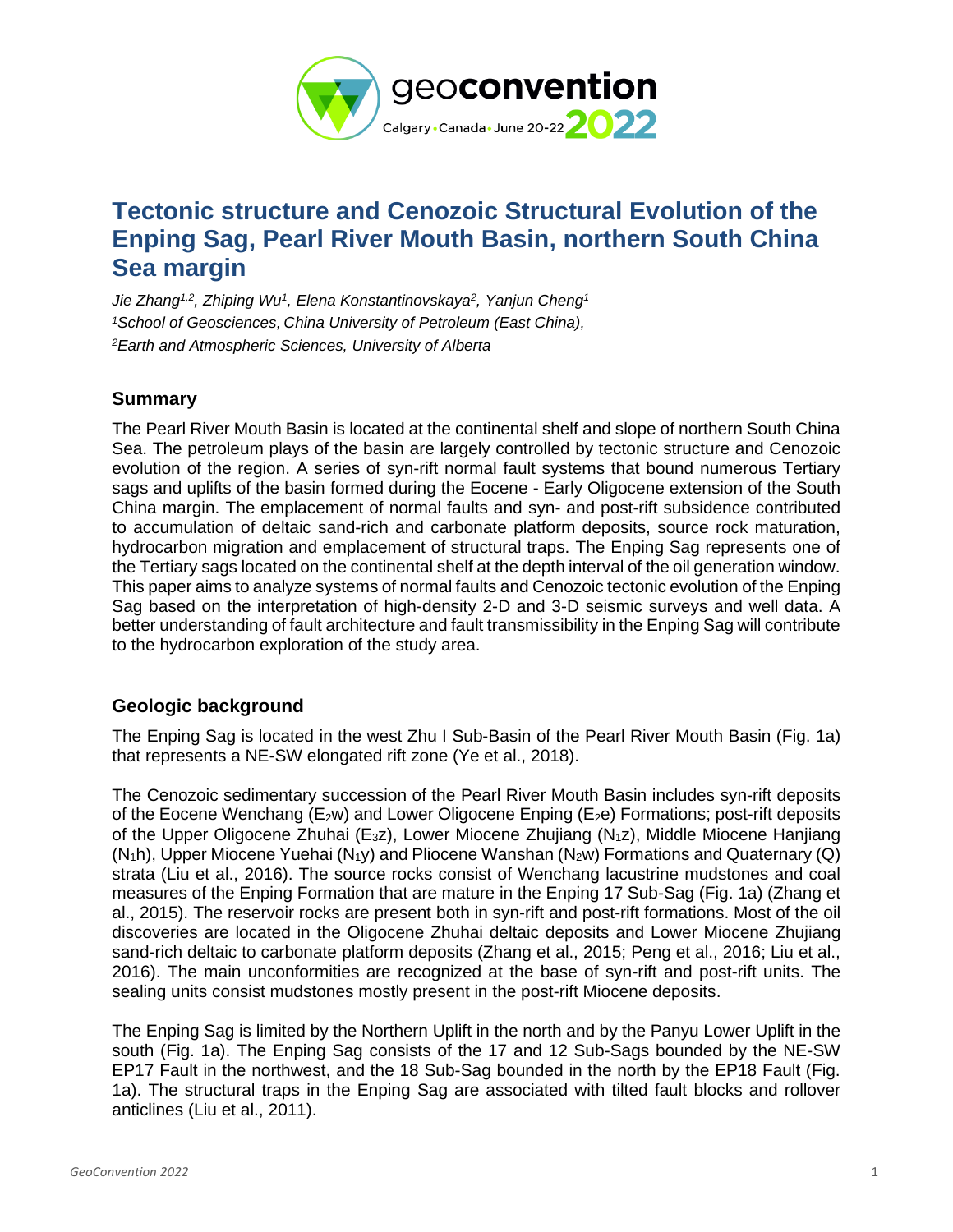

The total geological reserves of the Enping Sag are estimated 8.43\*10 $^8$  m<sup>3</sup> (5.3\*10 $^9$  bbl) of oil equivalent (Xiong et al., 2020).

### **Methods**

This study is based on integrated analysis of 2D and 3D offshore seismic reflection data and well data provided by the China National Offshore Oil Corporation (CNOOC). The structural seismic interpretation, analysis of fault geometry and transmissibility and isopach maps were performed in Geoframe and Petrel.

# **Results**

The syn-rift faults of the Enping Sag are oriented NE-SW and near E-W (Fig.1b). The main boundary fault that delineates the 17 and 12 Sub-Sags in the northwest is the SE-dipping listric low-angle normal EP17 Fault with vertical throw of up to 1 s TWT. The fault is curved in map view, it extends for about 60 km along the strike, and it flattens into a sub-horizontal detachment at about 4.8 s TWT (Fig. 1c-d).



Fig. 1 (a) Map showing location of the Enping Sag in the Zhu I Sub-Basin; (b) orientation of main Cenozoic faults in the Enping Sag; (c) and (d) interpreted NW-SE seismic lines across the 17 Sub-Sag (A-A') and 18, 12 Sub-Sags (B-B') of the Enping Sag.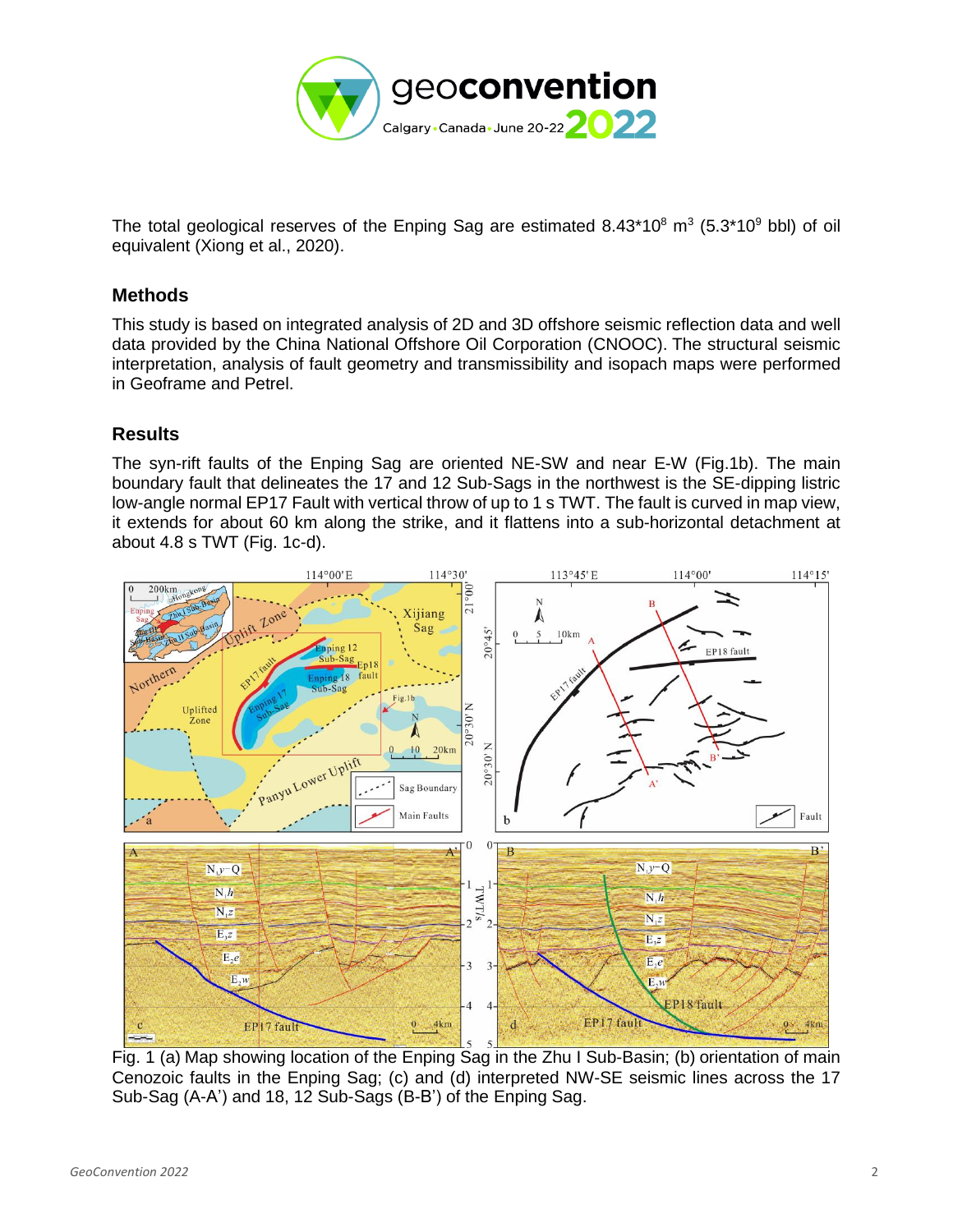

The E-W boundary fault EP18 dips to the south and it defines the EP18 Sub-Sag in the north extending along the strike for about 25 km (Fig. 1a). The EP18 Fault is a growth fault with dip and amount of vertical displacement varying with depth (Fig. 1d). The fault flattens and merges into the EP17 Fault at the depth, and it is steep in the upper portion extending up to Miocene post-rift deposits. The vertical displacement along the EP18 Fault ranges from about 1 s TWT in the synrift units to about 10-50 ms TWT in the post-rift Miocene units. The synthetic and antithetic conjugated listric faults delineate the syn-rift sub-basins of 17, 12 and 18 Sub-Sags with vertical throw up to about 500 ms TWT. Most of the syn-rift faults cannot be traced above the top of the Lower Oligocene Enping ( $E_2e$ ) Formation (Fig.1c-d). A series of the WNW-ESE and E-W highangle trans-tensional right-lateral strike-slip faults displace the Miocene post-rift deposits. The vertical offset along the reactivated post-rift faults is about 10-50 ms.

The NE-SW and ENE-WSW syn-rift listric normal faults were emplaced during the Early to Middle Eocene ( $E_2$ w). The Enping Sag was formed as a detached half graben controlled by the SEdipping low angle normal detachment EP17 Fault. The E-W syn-rift growth normal faults were emplaced in the Late Eocene to Early Oligocene  $(E_2e)$ , and accommodated the eastward and southward migration of the depocenters. During this time, the displacement along the EP17 fault gradually decreased along the strike from the southwest to the northeast, and most of the extension was accommodated by the syn-rift E-W EP18 fault and conjugated faults. The WNW-ESE and E-W trans-tensional right-lateral strike-slip faults developed during the tectonic reactivation phase that started in the Late Miocene. These faults controlled subsidence and sedimentation in upper post-rift succession.

The tectonic phases recognized in the Enping Sag can be correlated with Cenozoic evolution of the northern South China Sea continental margin. The retreat of subduction zone of the Pacific Plate during the Early to Middle Eocene ( $E_2$ w) resulted in the NW-SE extension in the overlying plate of the South China Sea margin (Hall, 2002), and the emplacement of the NE-SW and ENE-WSW syn-rift normal faults in the Enping Sag. The rotation of Pacific Plate motion from NNW to WNW and the India-Eurasian collision during the Late Eocene to Early Oligocene ( $E_2e$ ) resulted in the clockwise rotation of extension from NW-SE to N-S in the study area, and the emplacement of the E-W syn-rift fault system of the Enping Sag (Tapponnier et al., 1986; Meng et al., 2012). Post-rift subsidence, sedimentation and fault reactivation occurred in the Enping Sag during the intra-continental rifting and seafloor spreading on the South China continental margin in the Late Oligocene to Middle Miocene (Wu and Suppe, 2018). The Late Miocene tectonic plate reconstruction resulted in the NE-SW shortening and reactivation of the pre-existing WNW-ESE and E-W normal faults as trans-tensional right-lateral strike-slip faults in the Enping Sag.

# **Acknowledgments**

We thank CNOOC Ltd for providing 2D and 3D seismic data and well data used in this study; Schlumberger for the consolidated license donation to the University of Alberta. This work is funded by China National Science and Technology Major Project (2016ZX05024-002-001), the China Scholarship Council (202106450035) and NSERC through grants RGPIN 2019 04397 and DGECR 2019 00186.